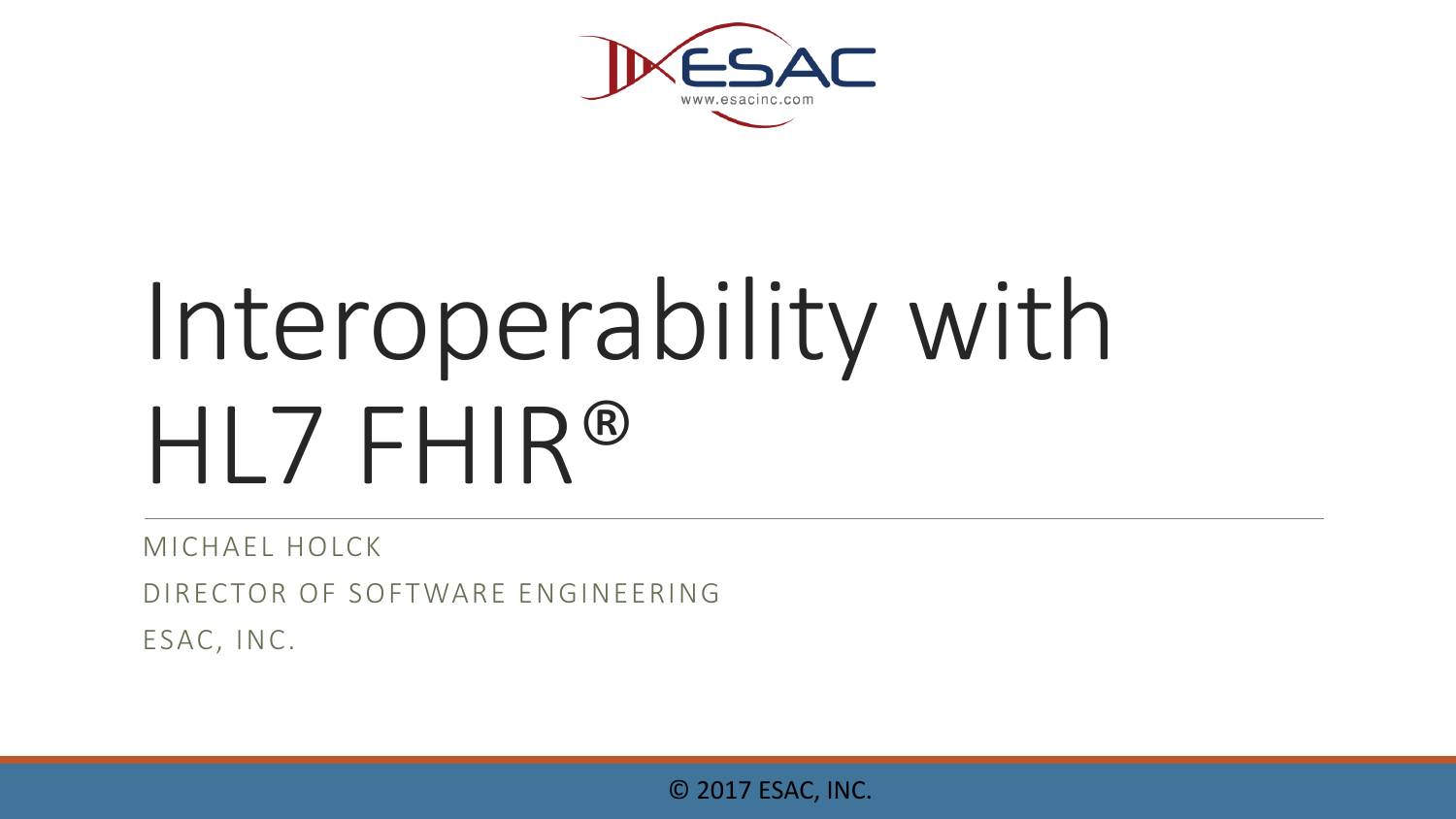

- FHIR® Fast Healthcare Interoperability Resources ([http://hl7.org/fhir\)](http://hl7.org/fhir)
- A next generation standards framework created by HL7
- Takes the best features of HL7 V3 and Clinical Document Architecture (CDA)
	- Interoperability out of the box
		- Base resources can be used for most things but also extended
	- Human-readable serialization
	- Solid ontology based analysis with a rigorous formal mapping
- Make use of the latest web standards and technologies
	- XML, JSON, HTTP, OAuth, etc…
	- Support for RESTful architectures
- Has a strong focus on implementation
	- Many implementation libraries available
	- Many examples and reference implementations available

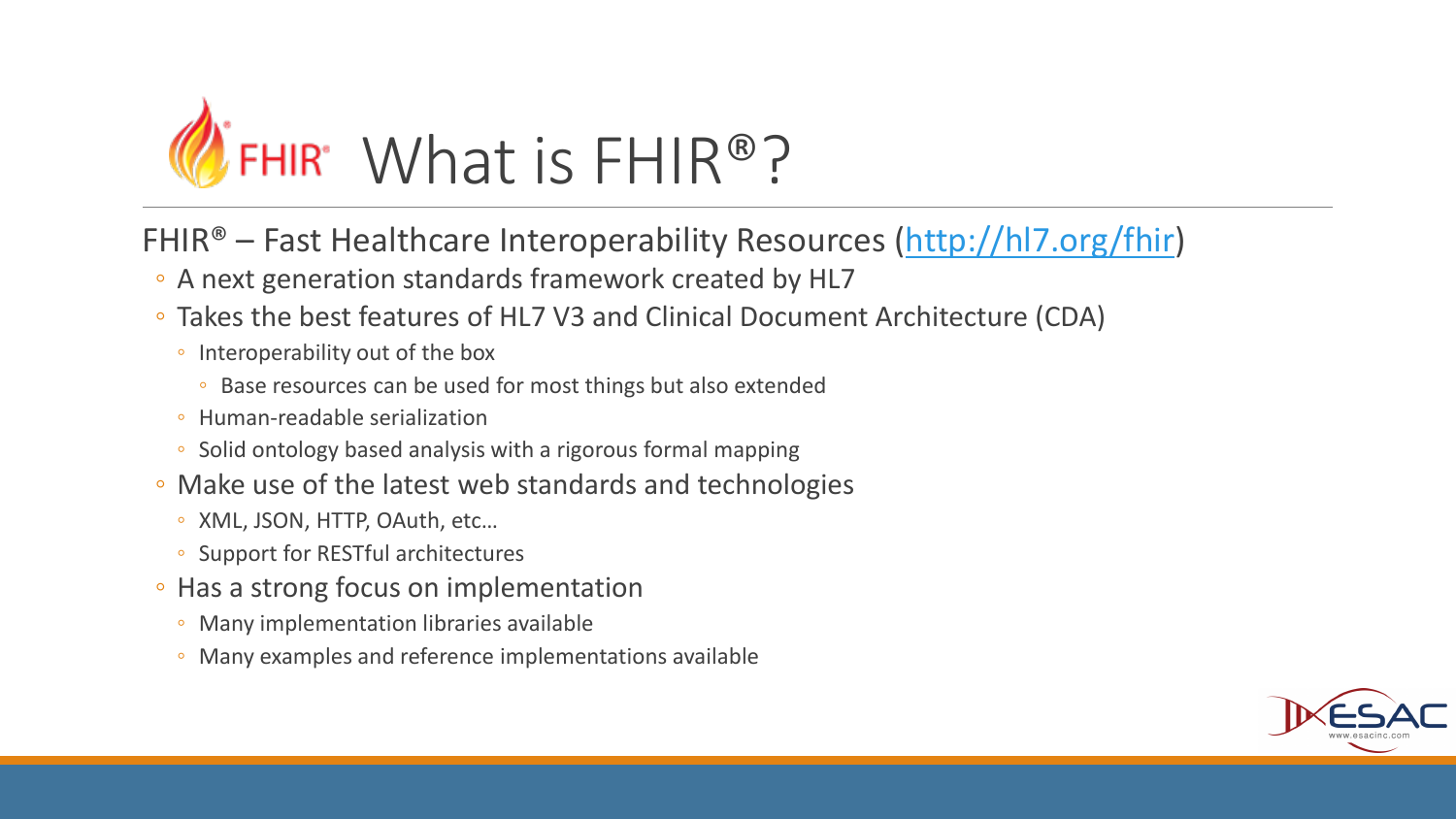### FHIR® Resources

All data is exchanged as Resources

- Resources contain common metadata
	- All Resources SHOULD contain narrative text
	- Provides a human readable version of the content of the Resource using HTML
	- Can be used as a fallback for manual processing
- Resources contain attributes and can contain references to other Resources
- Supports terminology to ensure semantic interoperability
	- Code Systems, Value Sets, Identifier Systems
- Resources can be serialized in JSON or XML
- <https://www.hl7.org/fhir/resourcelist.html>

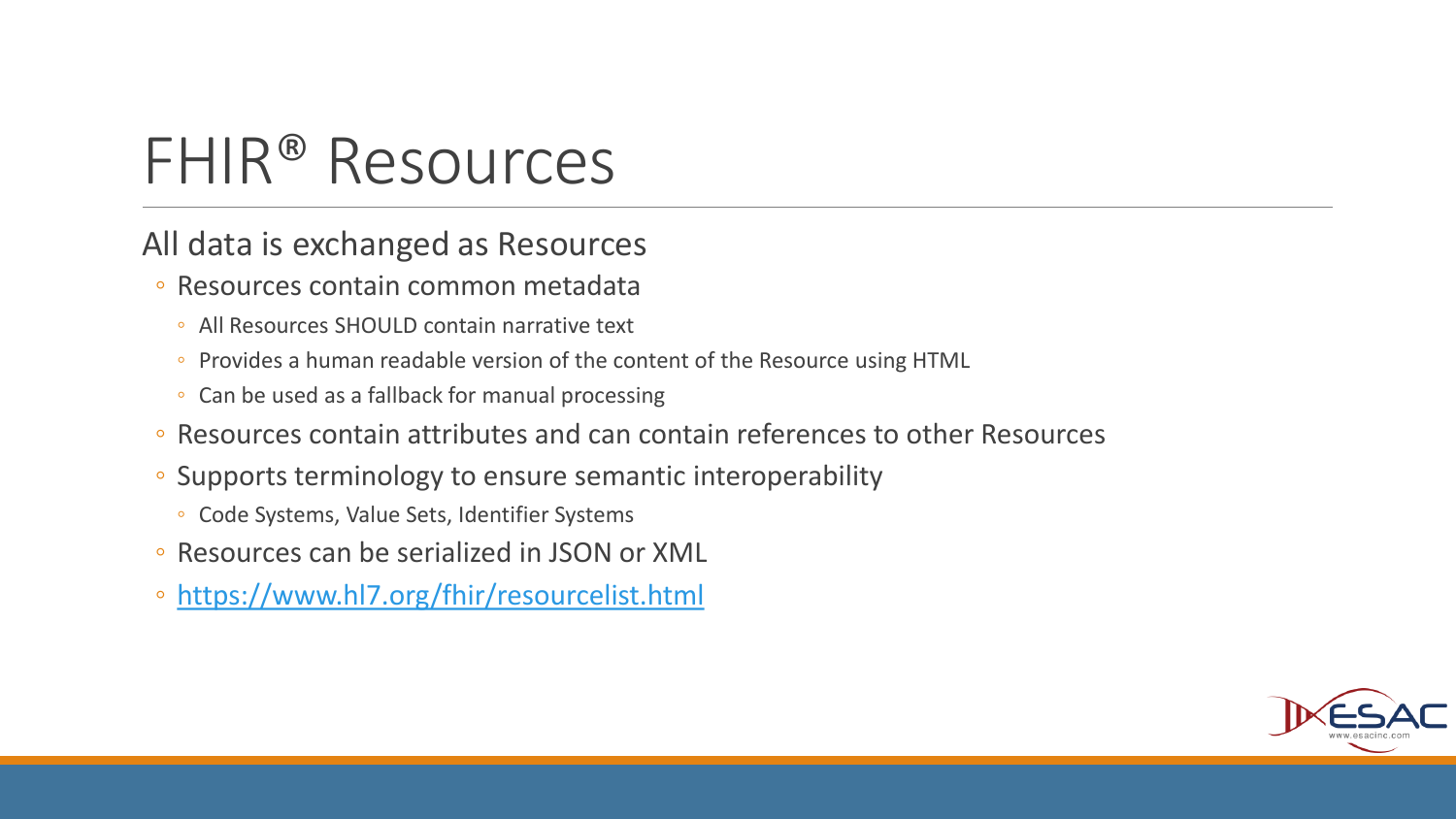### Extensibility

FHIR supports extensions for all resources

- Extensibility was designed in from the beginning
- Resources can be extended to include additional attributes not included in the base Resource
- Extensions can also enforce the cardinality of attributes both existing and new
	- Much of the base resource attributes are optional
- Systems should not reject a resource because they do not support the extension
	- They may not process the additional elements

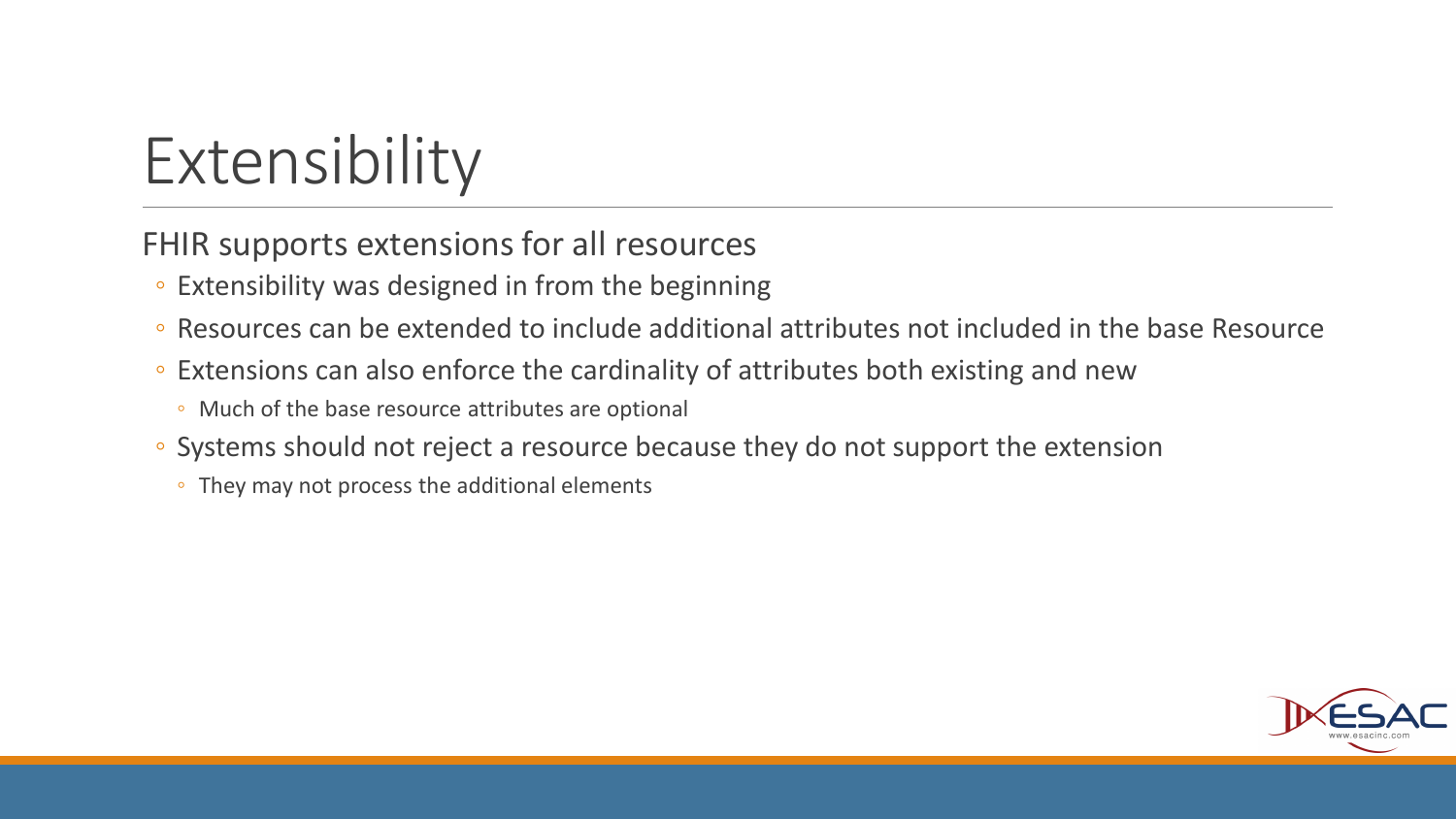### FHIR® Interoperability



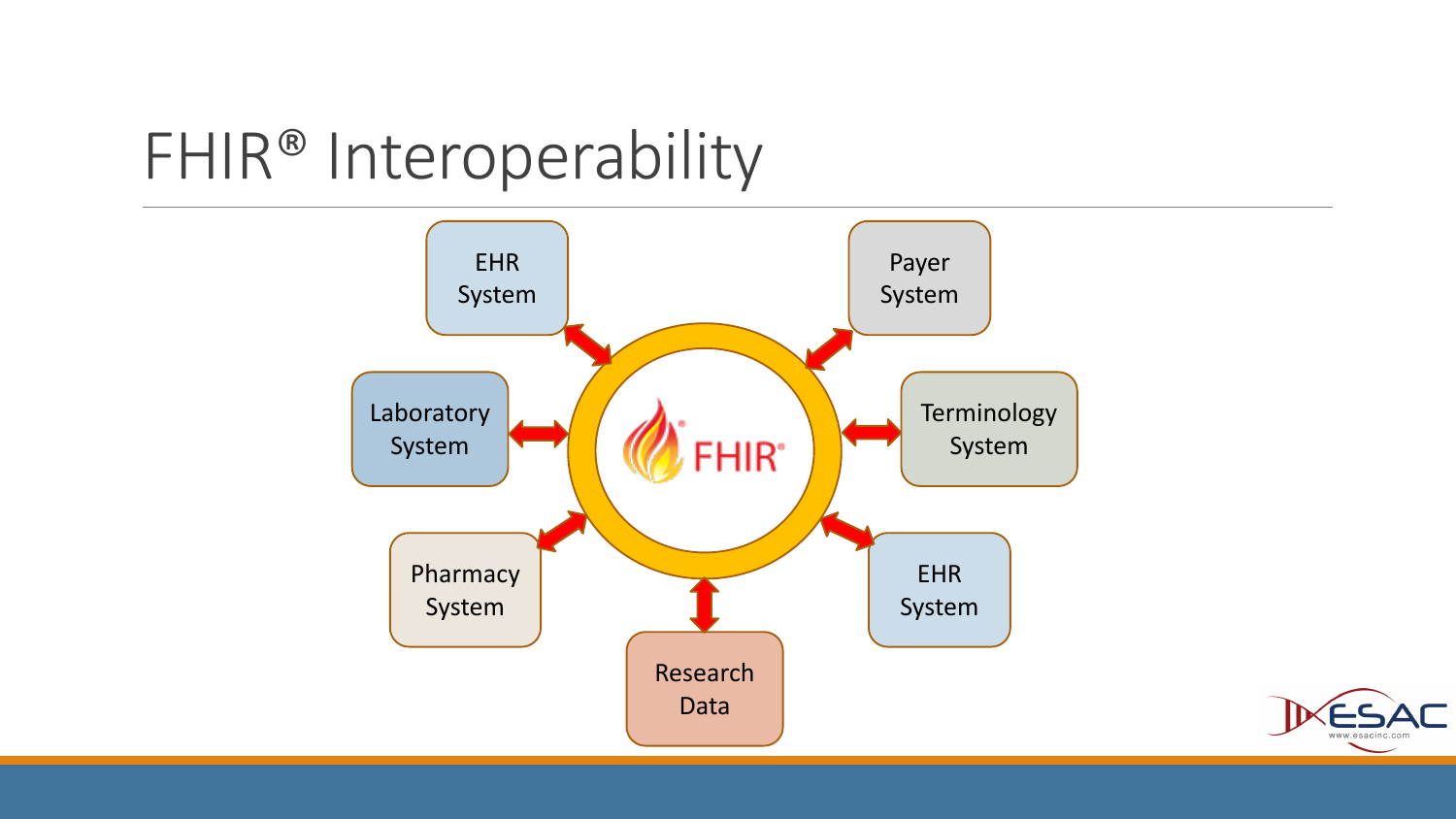

# FHIR<sup>®</sup> Interoperability Use Cases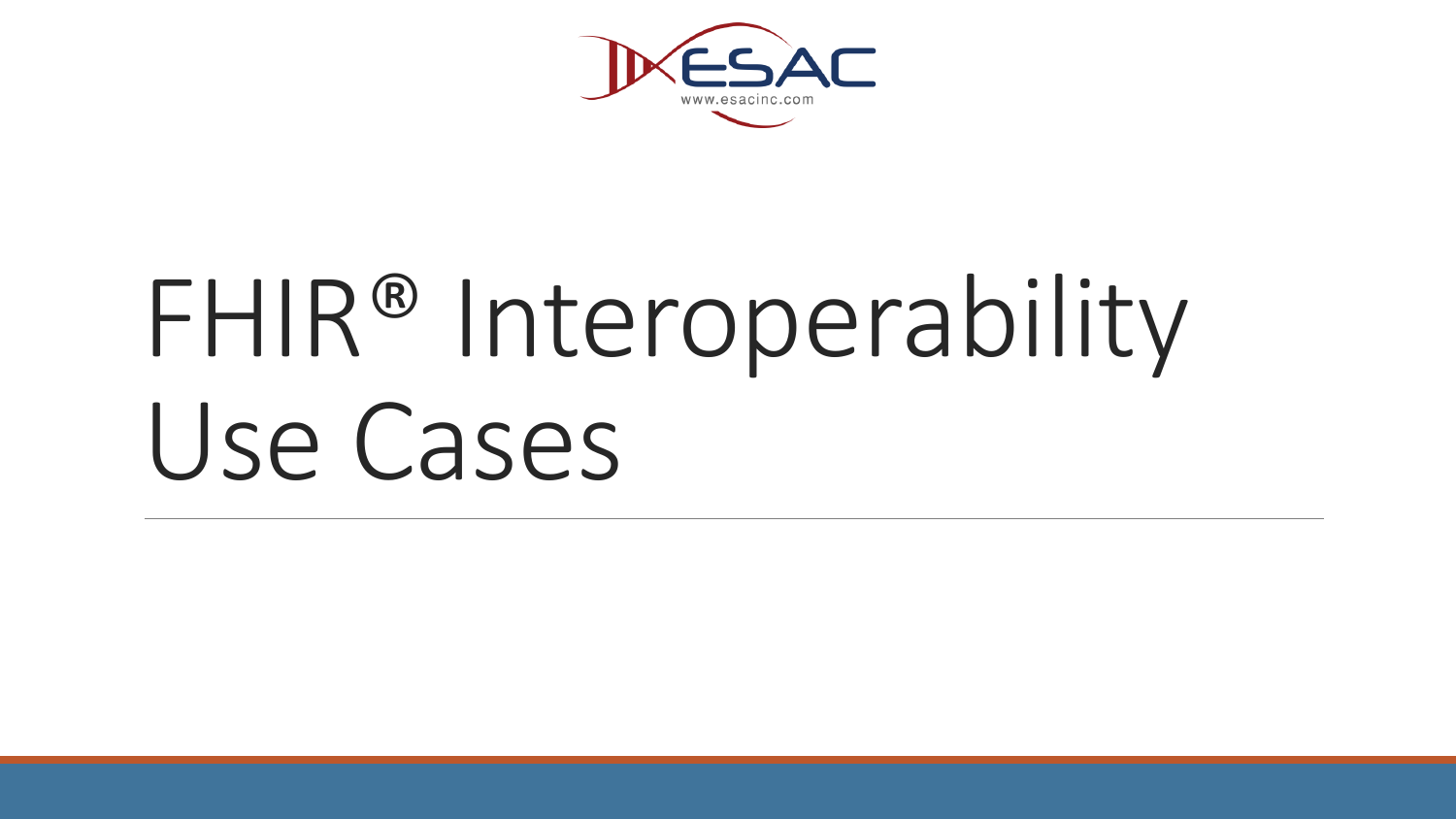## Electronic Clinical Quality Measure (eCQM) Reporting

Measure Development

- Previously measures were developed using Quality Data Model (QDM) for both the model and the logic
- Clinical Quality Language (CQL) was developed as a new measure definition standard to separate the logic from the model
	- This was an important step to allowing measure reporting in FHIR
	- Measures can be developed using FHIR as the model
	- Measures developed for 2019 eCQM reporting will be defined in CQL with QDM still as the model

#### Measure Reporting

- eCQMs are currently reported using Quality Reporting Document Architecture (QRDA)
	- QRDA I for patient level
	- QRDA III for population level
- QRDA is based on Clinical Document Architecture (CDA) which is an HL7 V3 standard

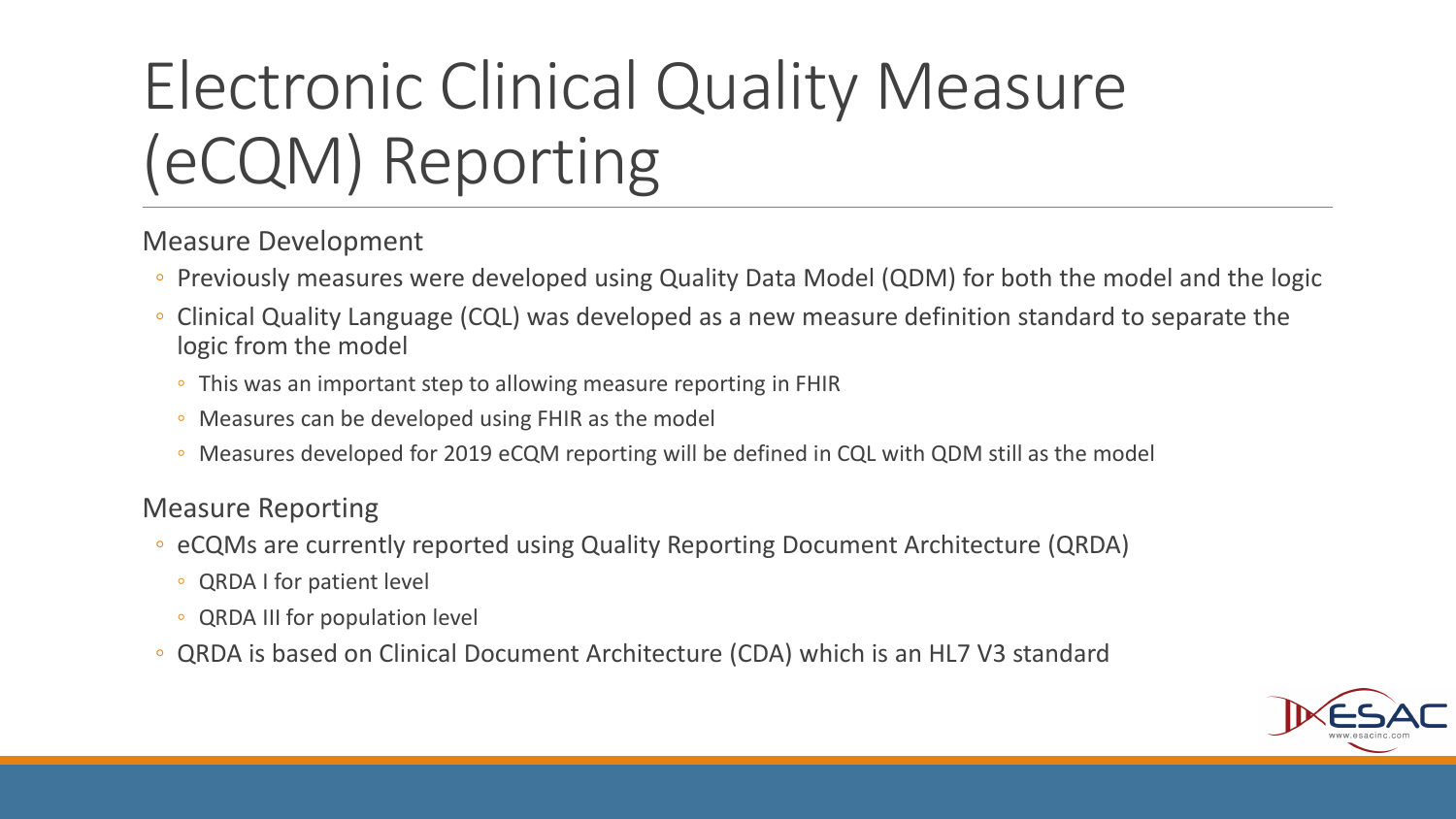## Quality Reporting Using FHIR®

#### FHIR Clinical Reasoning Module

- Provides resources and operations to enable the representation, distribution, and evaluation of clinical knowledge artifacts
	- Decision Support Rules
	- Quality Measures
- Allows for sharing of artifacts across systems
- Allows for evaluation of artifacts for a patient or population
- Defines the Measure and MeasureReport Resources

```
v<MeasureReport xmlns="http://hl7.org/fhir">
v<contained>
  w<Bundle xmlns="http://hl?.org/fhir">
     <id value="b37603d0-3f49-49a5-a772-a18071c49eeb"/>
     <type value="collection"/>
    v<entry>
      <fullUrl value="Observation/Observation-18/ history/1"/>
     v<resource>
       v<Observation xmlns="http://hl7.org/fhir">
          <id value="Observation-18"/>
        v<meta>
            <versionId value="1"/>
            <lastUpdated value="2017-03-30T13:01:08.917-04:00"/>
          </meta>
         w<extension url="http://mihin.org/fhir/templateId">
           <valueString value="2.16.840.1.113883.10.20.22.4.69"/>
          </extension>
         v<extension url="http://mihin.org/fhir/templateId">
            <valueString value="2.16.840.1.113883.10.20.24.3.69"/>
          </extension>
         v<identifier>
            <system value="http://hl7.org/fhir/identifier"/>
           <value value="1.3.6.1.4.1.115:579f4eb5aeac500a550c5c7d"/>
          </identifier>
          <status value="final"/>
         ▼ <code>
          v<coding>
             <system value="http://snomed.info/sct"/>
             <code value="73761001"/>
            </coding>
            <text value="Colonoscopy procedure result"/>
          v<subject>
            <reference value="Patient/Patient-12214"/>
           <display value="Joe Jones Jr"/>
          </subject>
          <effectiveDateTime value="2010-04-18"/>
          <issued value="2010-06-22T11:00:00-04:00"/>
         v<performer>
            <reference value="Practitioner/Practitioner-12208"/>
            <display value="Jay McCann Sawyer MD"/>
          </performer>
        </Observation>
      </resource>
     </entry>
```
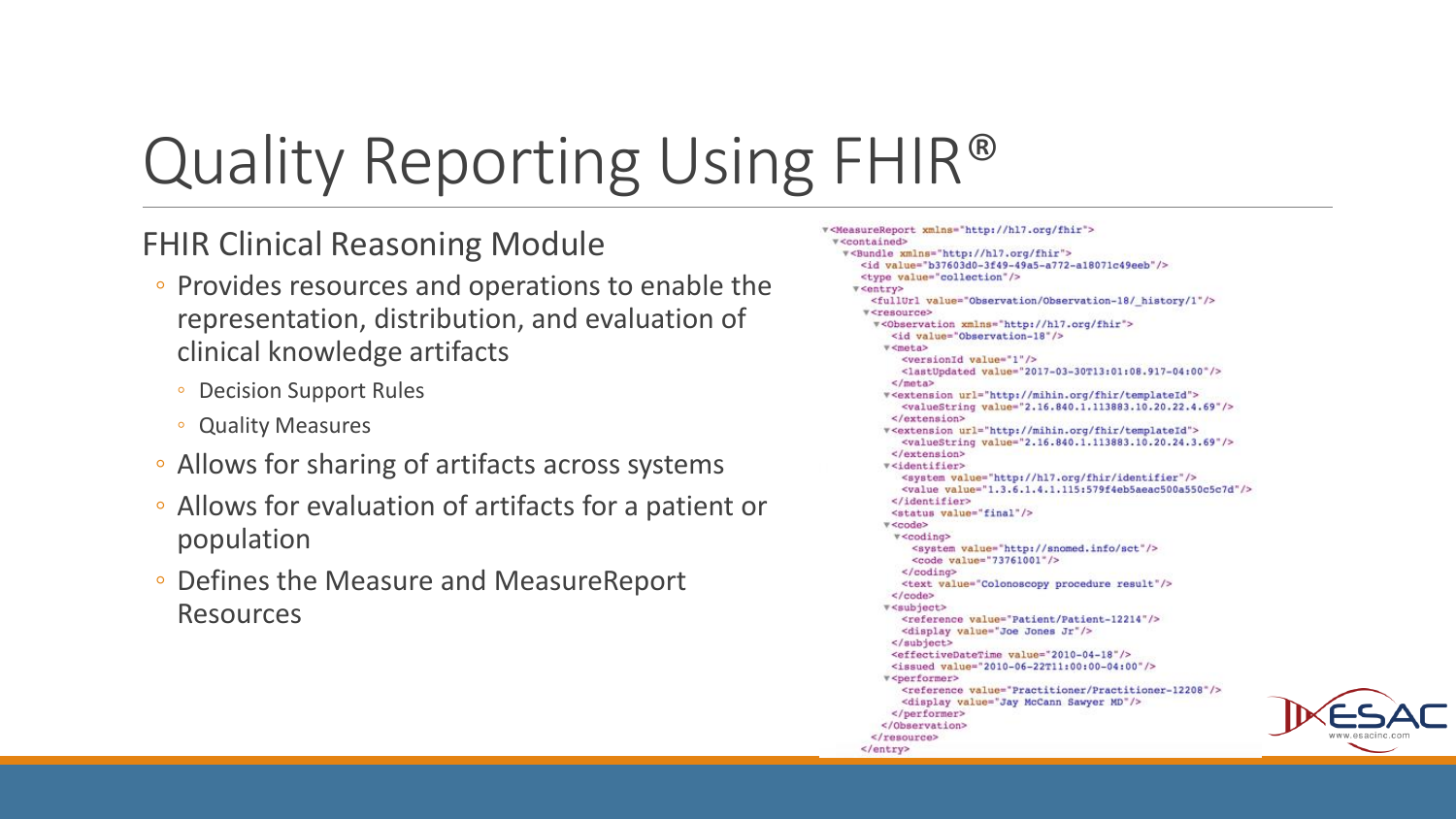### Quality Reporting Using FHIR®



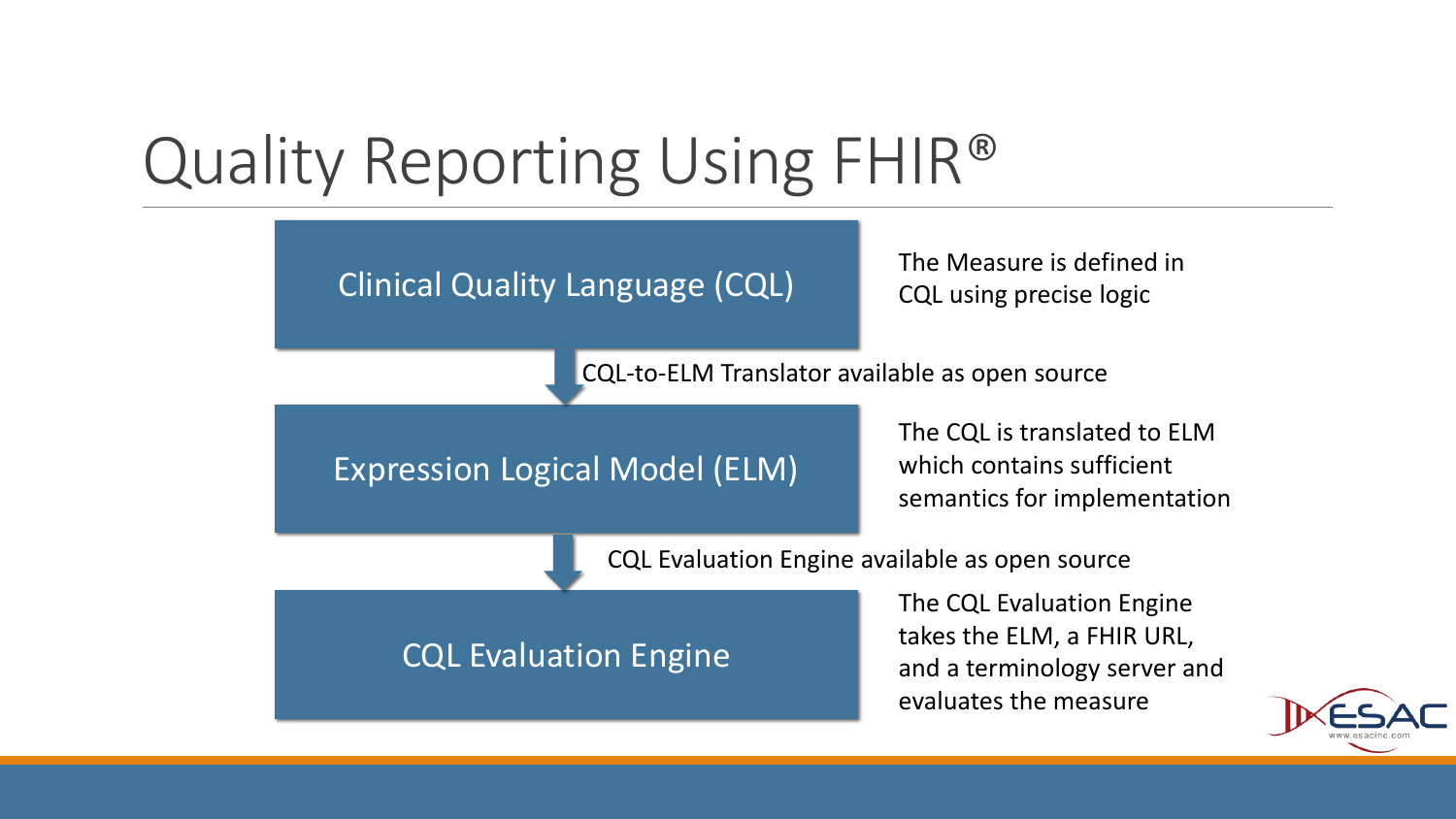# Quality Reporting Using FHIR®

Implementation Burden Lowered

- If you already expose your data using the FHIR API your implementation for quality reporting is simply implementing the \$evaluate-measure operation on the Measure Resource
	- Using the open source CQL Evaluation Engine this is only about 10 lines of code
	- Will work for any measure defined using CQL and translated to ELM
	- CQL to ELM Translator and the CQL Evaluation engine are maintained as a part of the CQL standard tooling
- No need to understand CDA and QRDA standards and XML formats

#### SMART on FHIR Application can encapsulate the evaluation operation

◦ We developed the \$evaluate-measure operation as a SMART on FHIR app to verify that if you are using SMART on FHIR to access your data it will evaluate the measure with no development required

Population - http://{FHIR\_URL}/Measure/NQF0034/\$evaluate-measure?startPeriod=2017- 01&endPeriod=2017-12

Patient- http://{FHIR\_URL}/Measure/NQF0034/\$evaluate-measure?startPeriod=2017-01&endPeriod=2017-12&patient={patient\_ID}

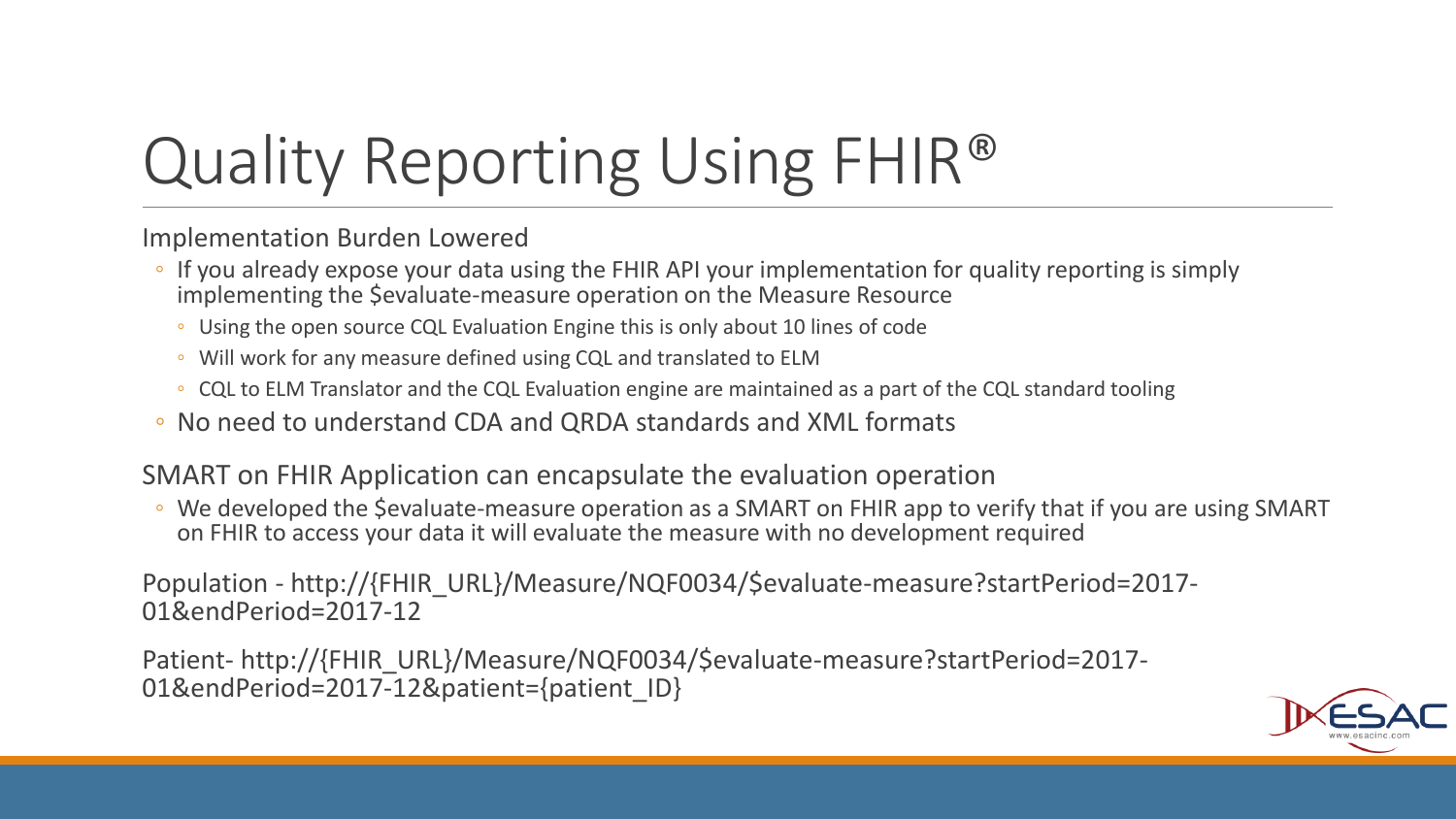### Adverse Event Reporting

Adverse events are reported using the HL7 Individual Case Safety Report (ICSR) standard

- Supports adverse event reporting for
	- Use of Drugs
	- Therapeutic Biologics
	- Vaccines
	- Devices
- Mostly information about the adverse event and then observations about the individual

◦ Another HL7 V3 Standard

<?xml version="1.0" encoding="UTF-8"?>  $\lt$ !-- Masked age information. No error. --> <MCCI\_IN200100UV01\_ITSVersion="XML\_1.0" xsi:schemaLocation="urn:hl7-org:v3..../4\_ICH\_ICSR\_Schema\_Files <id extension="30jan2021-3aea-4069-a2dd-08002b30309d" root="2.16.840.1.113883.3.989.2.1.3.22"/>  $\langle$ !-- N.1.2 Batch Number --> <creationTime value="20101214151617-0500"/> <!-- N.1.5 Date of Batch Transmission --> <responseModeCode code="D"/> <interactionId extension="MCCI\_IN200100UV01" root="2.16.840.1.113883.1.6"/> <name code="1" displayName="ichicsr" codeSystem="2.16.840.1.113883.3.989.2.1.1.1"/> <!--N.1.1: Type of Messages in Batch -->  $<!--</math> Message #1 -->$ <PORR IN049016UV> <id extension="21ec1492-3aea-4069-a2ab-08002b30309d" root="2.16.840.1.113883.3.989.2.1.3.1"/> <!-- N.2.r.1: Message Identifier --> <creationTime value="20140714151617-0500"/> <!-- N.2.r.4:Date of Message Creation --> <interactionId extension="PORR\_IN049016UV" root="2.16.840.1.113883.1.6"/> <processingCode code="P"/> <processingModeCode code="I"/> <acceptAckCode code="AL"/> <receiver typeCode="RCV"> <device classCode="DEV" determinerCode="INSTANCE"> <id extension="CBER\_VAERS" root="2.16.840.1.113883.3.989.2.1.3.12"/> <!-- N.2.r.3:Message Receiver Identifier --> </device> </receiver> <sender typeCode="SND"> <device classCode="DEV" determinerCode="INSTANCE"> <id extension="4567AB89012" root="2.16.840.1.113883.3.989.2.1.3.11"/> <!-- N.2.r.2: Message Sender Identifier --> </device> </sender>

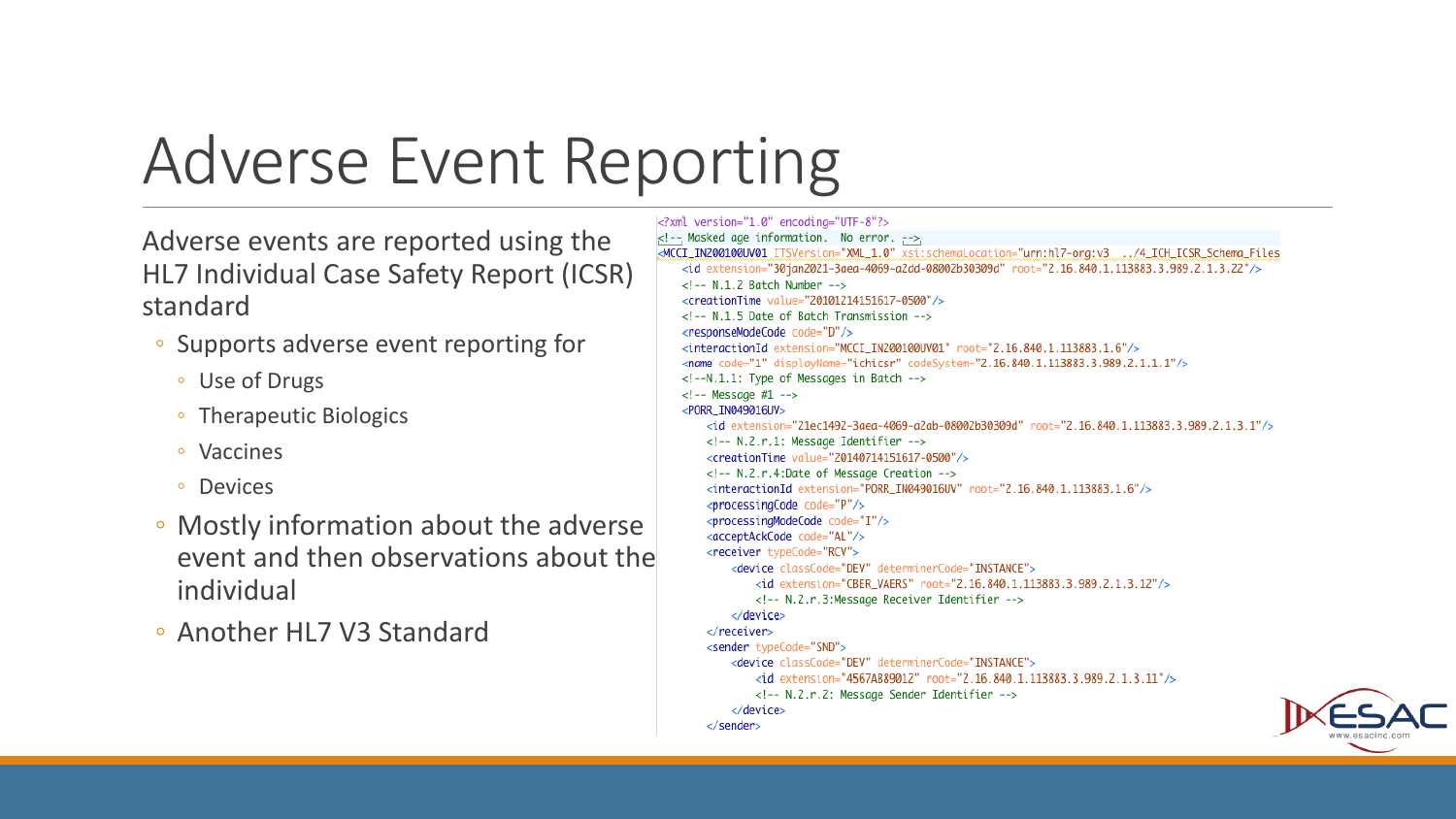### Adverse Event Reporting Using FHIR®

HL7 FHIR® defines an AdverseEvent Resource

- Has the necessary information for adverse event reporting
- Can also use the Observation Resource to include additional information relevant to the report



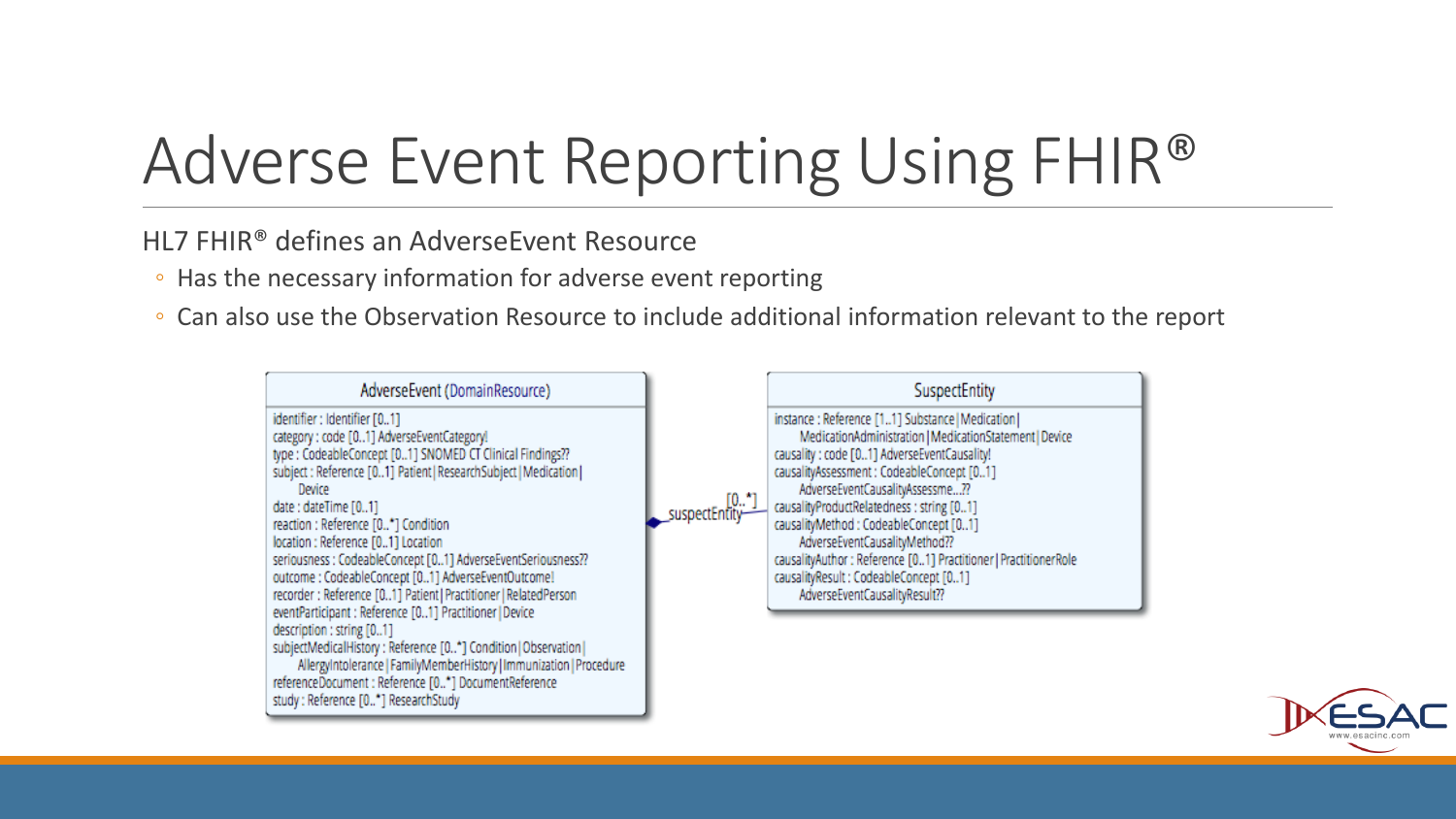### Genomic Data Exchange Using FHIR®

There is a Genomics module defined in FHIR for exchanging clinical and genetics data

- <http://hl7.org/implement/standards/fhir/genomics.html>
- Defines a new resource called Sequence
- Defines a genetics profile for the following resources
	- Observation-genetics on Observation
	- DiagnosticReport-genetics on DiagnosticReport
	- ProcedureRequest-genetics on ProcedureRequest
- Focuses on the exchange of clinically related genetics data rather than research data
	- Global Alliance for Genomics and Health (GA4GH) defines APIs for researchers
		- Focused more on pushing the full sequence genomic data

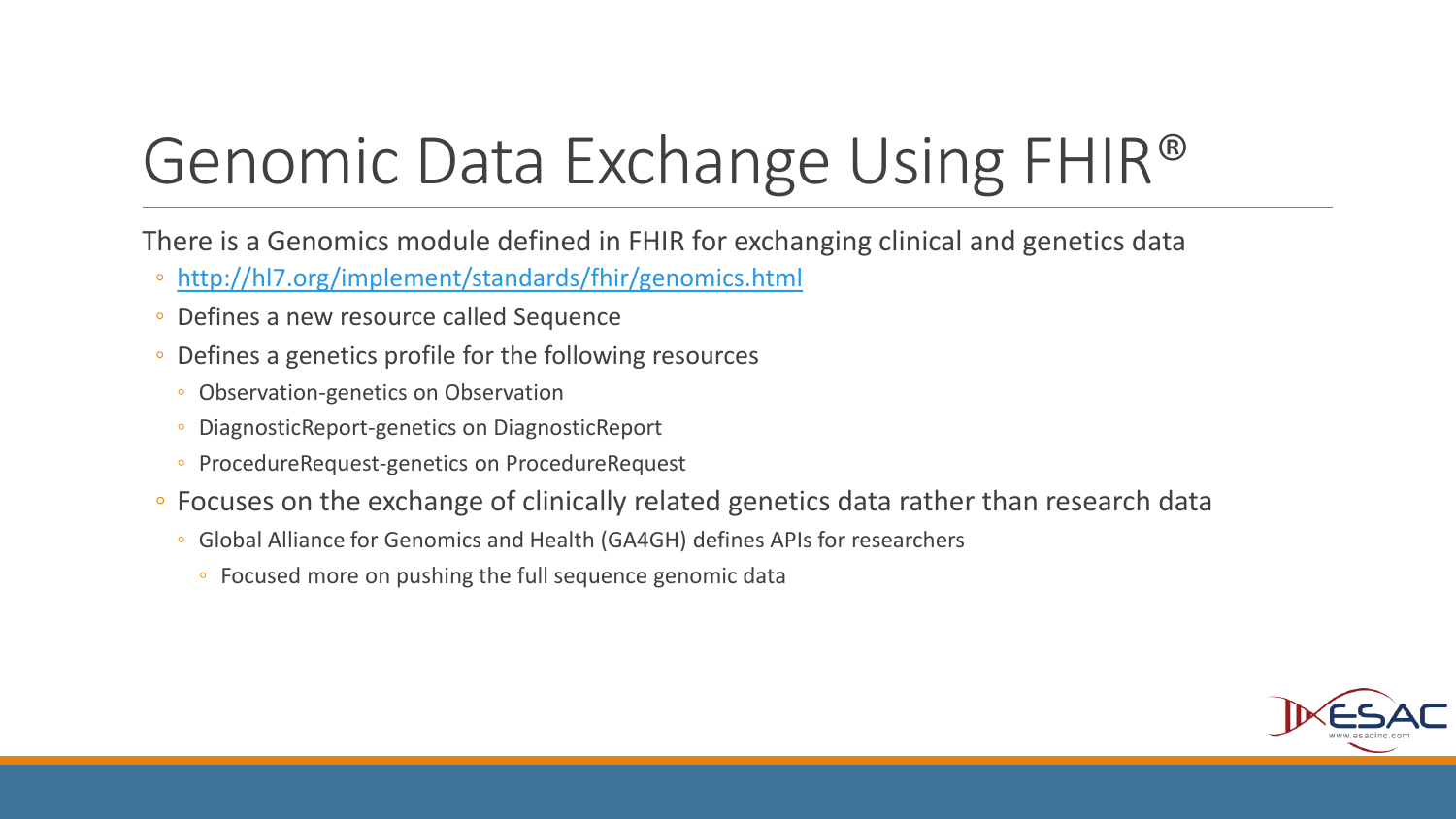### Genomic Data Exchange Using FHIR®

#### Sequence Resource

- Designed for next-generation sequencing data
- Can represent patients' observed sequences and detected variances compared to a reference sequence
- Has references to patient, specimen, device, and performer

#### Observation-genetics profile

- observation-geneticsSequence extension refers to the Sequence resource for sequence information related to this variant
- observation-geneticsInterpretation extension refers to an Observation instance which can contain clinical interpretations for the variant described
- code, effective[x], issued, performer, method, specimen elements are used to describe how the genetic observation (variant and sequence data) was obtained

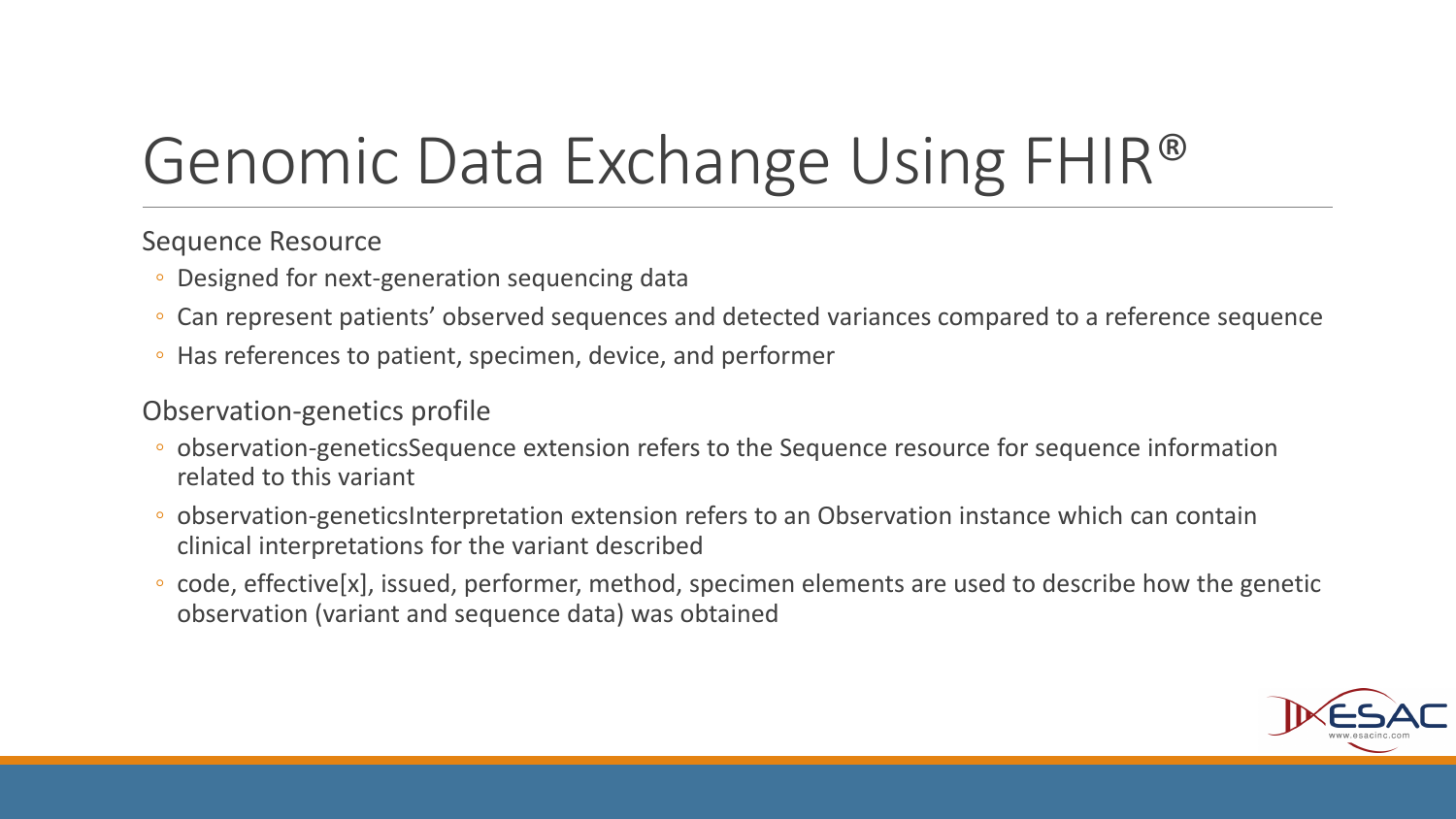### Genomic Data Exchange Using FHIR®

DiagnosticReport-genetics profile

- Describes the genetic test report
- Result element refers to a bundle of genetic observations
- code, effective[x], issued, performer, request, specimen are used to describe the details of the genetic test

ProcedureRequest-genetics profile

◦ Describes an order requested for sequence variant detection

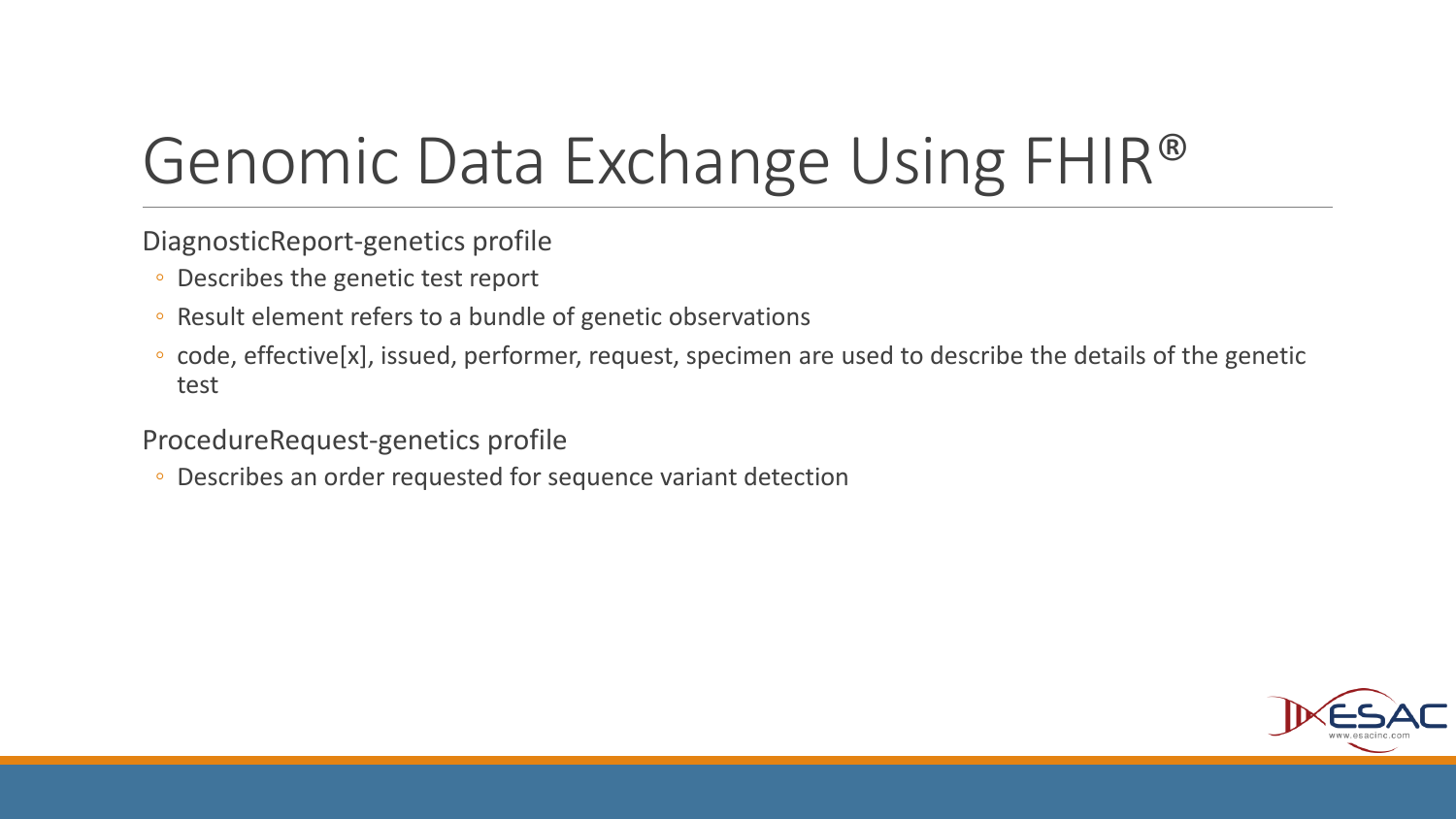### Sync for Genes Project



Utilize FHIR Genomics to exchange genomic information

- Profiles that build upon base FHIR Resources
- Allow for a range of use case complexity as well as high-level summary data or low-level sequence data

Helps deliver on goals of *All of Us* along with Sync for Science

Goal of Phase 2 is to drive towards the next level of FHIR maturity